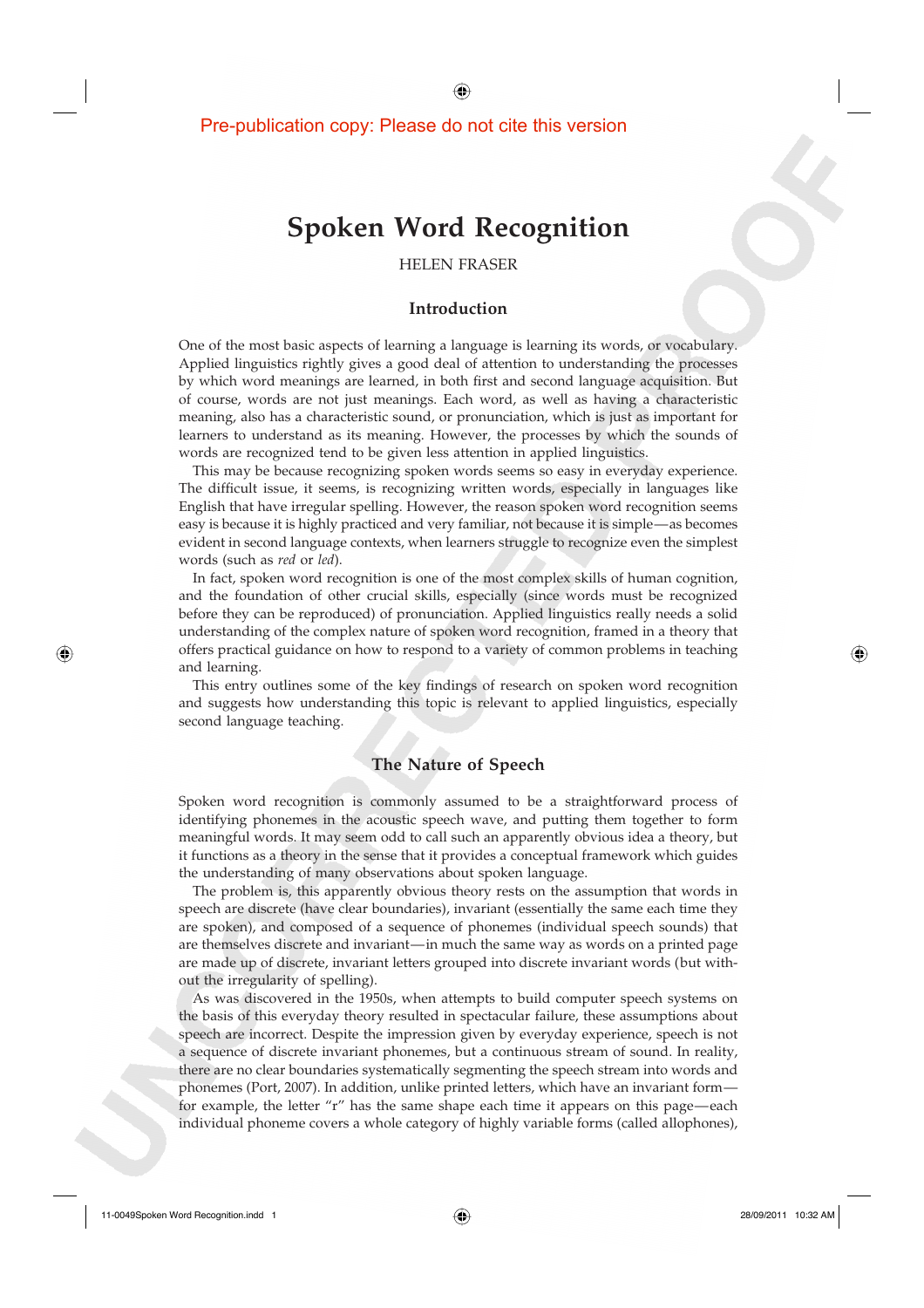not normally noticed by ordinary speakers. For example, the phoneme /r/ is pronounced with distinctly different allophones in "rain" and "train." In fact, phonemes show so much variation (unnoticed in everyday perception), it is fair to say they are different every time they are pronounced (Ladefoged, 2005), and in ways far more complex than suggested by the very basic examples that can be given here. The effect is that, far from being like printed letters, even the clearest speech is like very messy handwriting—except that, unlike handwriting, speech lacks gaps not just between letters, but also between words.

⊕

These characteristics of speech create what are known as the "segmentation" and "invariance" problems, which together create what became the defining question of spoken word recognition research for many decades (Perkell & Klatt, 1986): How do people categorize the continuous stream of speech into phonemes to allow word recognition—despite the segmentation and invariance problems?

## **Theories of Spoken Word Recognition**

Currently several broad classes of theory of spoken word recognition are available to address this question. One, originating from early "motor theory" (Lane, 1965), claims that invariant units do in fact exist in speech—not in the form of acoustically defined phonemes, but rather in their underlying physical gestures (movements of tongue, lips, etc.), which the human perceptual system is geared by evolution and experience to pick up directly. A major problem faced by this class of theories is difficulty in identifying such invariant gestures in the stream of speech. So while more sophisticated versions of this idea survive as "direct realist" or "ecological" theories (Fowler, 2003), motor theory as such has mostly fallen aside. It did, however, make a lasting contribution with its concept of "categorical perception"—a postulated mechanism whereby acoustically different allophones (such as those in "rain" and "train") can be categorized as the same phoneme  $\left(\frac{r}{r}\right)$  at low levels of mental processing, without conscious awareness (Repp, 1984).

A second class of theories of spoken word recognition, currently the most widely accepted, tend to be called "cognitive" in applied linguistics (e.g., Zuengler & Miller, 2006). A better term, however, is "computational," since, following the lead of Chomsky and others, these theories model the human mind as a kind of computer (Pinker, 2003). Rather than attributing the apparent invariance of phonemes to invariant gestures, as in motor theory, these theories see spoken word recognition as a process that takes a continuous, variable speech wave as input, and computes (subconsciously) invariant representations suitable for "lexical access" (the process by which a word's meaning is "looked up" in a "mental lexicon" (Byrd & Mintz, 2010). Categorical perception is considered an important part of this mental processing, and has been investigated extensively, as part of a research program, with considerable development in its theoretical conceptualization.

One issue that emerged early in the development of computational theories is that they require the phonological form of a word (i.e., its pattern of phonemes, syllables, and features) to be determined before lexical access—much as an orthographic form (spelling) is needed before a word's meaning can be looked up in a physical dictionary. Reasonable as this may seem from the perspective of the everyday theory of word recognition, many experiments over the past half-century or more have shown that recognition of the meaning of entire words often precedes, overrides, or is independent of recognition of individual phonemes (Byrd  $\&$  Mintz, 2010). For example, words can be recognized even if significant portions of their phonological form are missing or altered; words containing exactly the same units of sound can be interpreted very differently depending on the context in which they are heard (not just the preceding context; the following context can retrospectively influence recognition of earlier words); parts of words, or even whole sequences of words, which sound quite clear in meaningful context, are frequently unrecognizable if heard in

 $\bigoplus$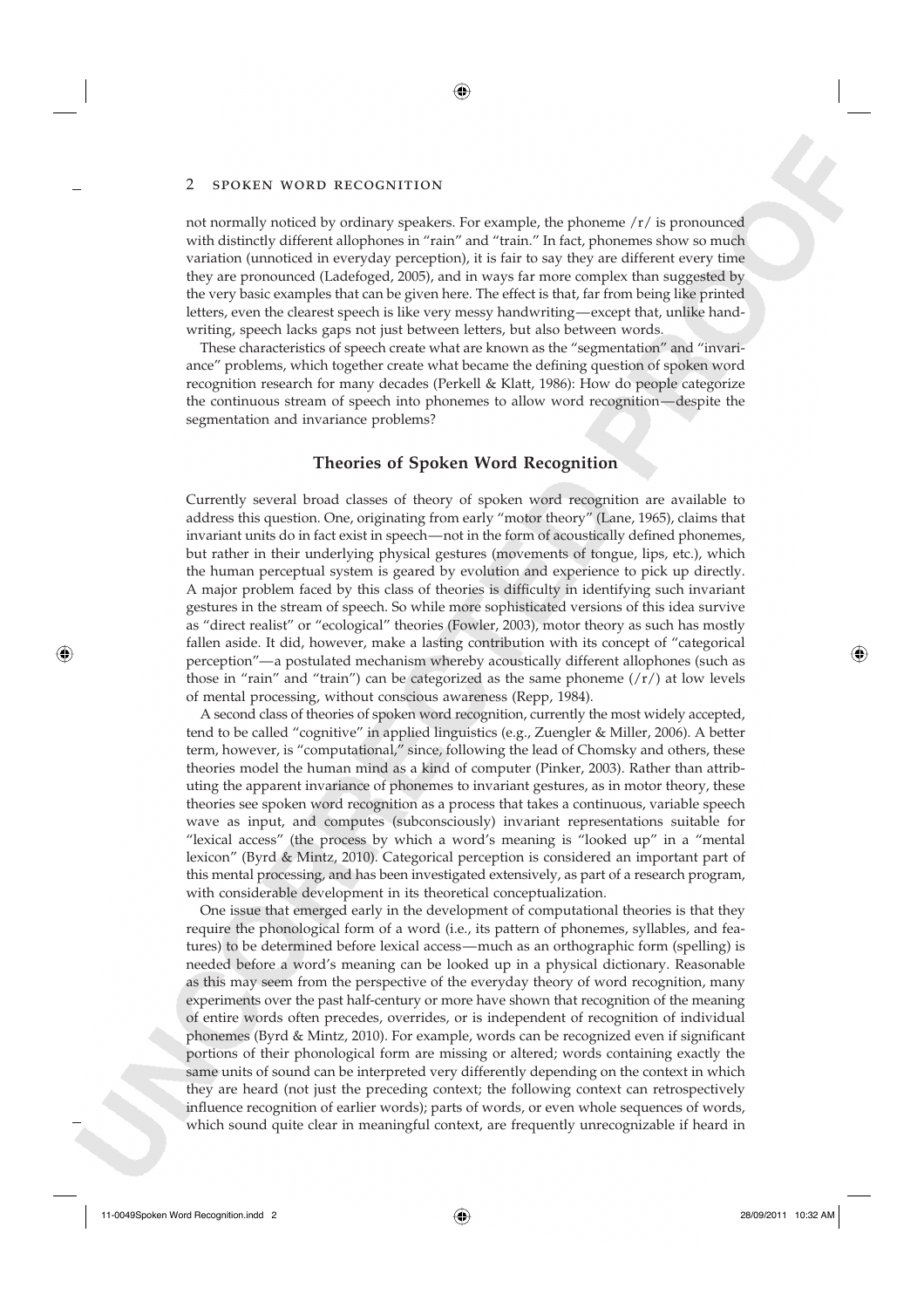isolation. Such phenomena are called "real word effects," and are similar to the more widely known "word superiority effect" of visual word recognition, which acknowledges that, in reading, it is easier for people to recognize whole words than individual letters.

⊕

Observations of real word effects, along with other considerations, have caused computational theories of word recognition to be elaborated to include processes that allow meaning and context to influence word recognition via interaction of "top-down" information (from meaning and context) with "bottom-up" information (from the acoustic speech signal). However, while there is general agreement about the need to incorporate top-down processing into word recognition models, there is considerable debate about exactly how this is achieved. The result is that there is now a range of quite complicated theories of spoken word recognition, postulating different phonological units (some reject the role of the phoneme in favor of larger units like syllables, or smaller units like phonological features) and different types of computation.

#### **Spoken Word Recognition in Applied Linguistics**

Computational theories have provided a great deal of knowledge about speech in general and word recognition in particular, and are useful for predicting and explaining observations about the spoken word recognition behavior of proficient speakers. Unfortunately, they tend to be rather less useful when applied to teaching and learning situations. Originating during the post-behaviorist split between theoretical and applied linguistics, these theories were developed through computational modeling rather than through direct engagement with teaching and learning practice. The mental processes they postulate tend to be abstract, disembodied, divorced from social and cultural context, and, most importantly, beyond the reach of conscious control, which limits their relevance to classroom teachers seeking to influence the linguistic behavior of learners. Together, these factors contribute to the situation alluded to in the introduction: word recognition is given less attention than it deserves by applied linguistics.

Another contributing factor is that, during the period computational theories were developing, language teaching practice was developing communicative methods, favoring implicit learning over explicit teaching. While this resulted in generally improved methods of teaching, it offered little guidance for teachers in how to help learners with spoken word recognition and production when explicit instruction is needed, as it often is (Derwing & Munro, 2009).

The problem is that without a good understanding of the complexities of spoken word recognition, teachers may tend, in offering explicit instruction, to fall back on the everyday theory of spoken word recognition. For example, they may try to make things simpler for learners by focusing on phonemes as if they were discrete, invariant components of words. Indeed, this was the recommended approach for some time (Baker, 1981). More recently, a number of limitations of purely phoneme-based teaching have been identified (Celce-Murcia, Brinton, Goodwin, & Griner, 2010), and teachers are increasingly recommended to focus on suprasegmentals, such as syllables, stress patterns, and intonation (Gilbert, 2005). While this has been shown (Hahn, 2004) to be more successful in some situations, it is not a panacea. After all, it is one thing to advocate teaching suprasegmentals, and another to understand exactly how to do so effectively (Fraser, 2010).

### **Sociocognitive Theories of Pronunciation**

It is here that a third class of theories is proving valuable. "Cognitive" or "sociocognitive" theories reject the assumption that human cognition involves the kind of subconscious

 $\bigoplus$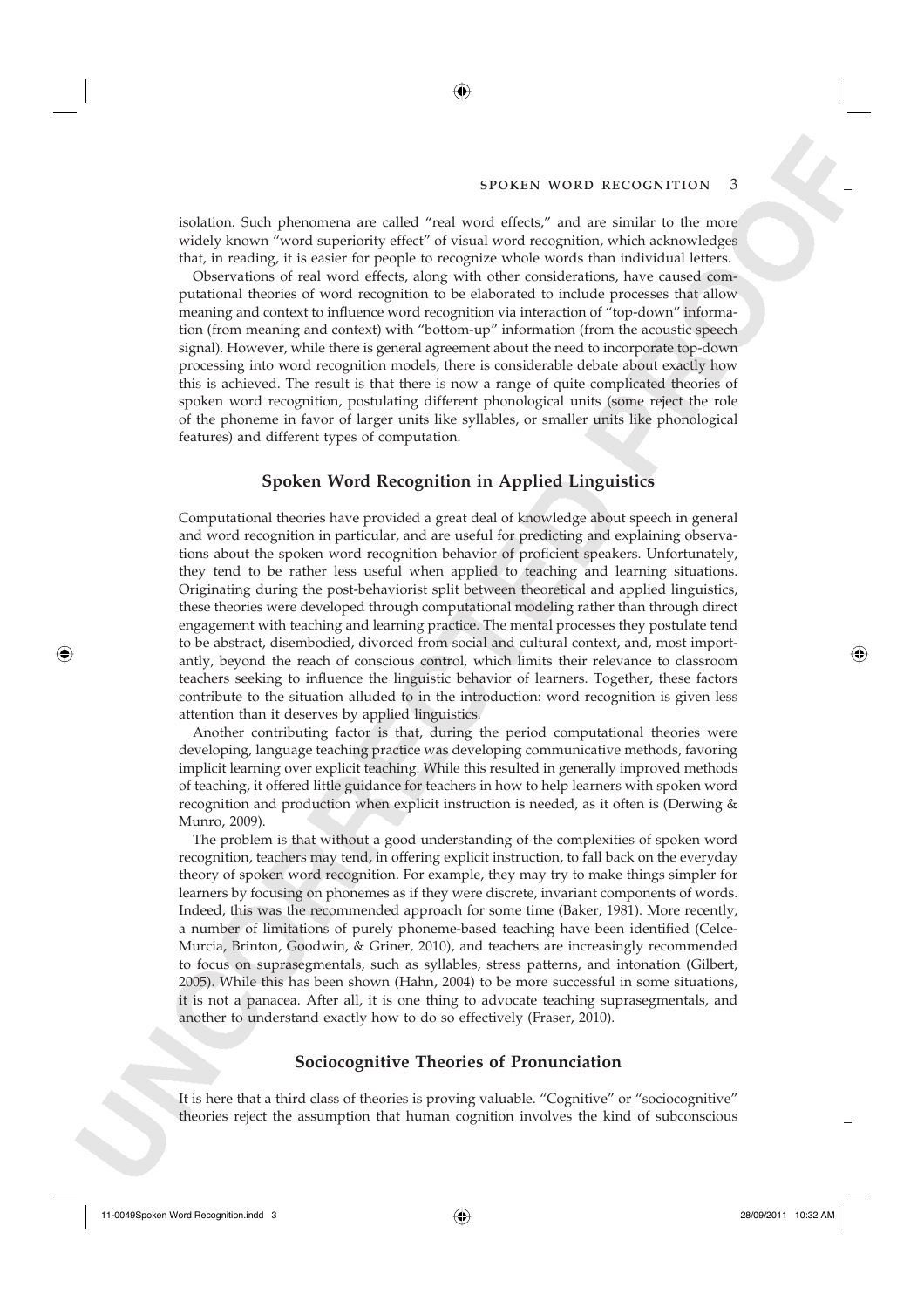mechanistic processing featured by computational theories. They take a special interest in categorization as a basic, general cognitive process (Taylor, 2003), and give a central role to meaning, embodiment, and sociocultural context in understanding how the human mind categorizes reality in all its forms.

⊕

Sociocognitive theories have a lot to offer applied linguistics in general, and are being actively exploited in several areas of language teaching, including vocabulary (Tyler, Takada, Kim, & Marinova, 2005). Their take-up in relation to spoken word recognition has been slower, but involves exactly the same principles: Categorization of the variable acoustic speech wave into spoken words relies, like all other kinds of categorization, on meaning and context (see the fascinating series of experiments summarized in Cutler, 2010).

While it is difficult to give central place to meaning and context in computational theories, this is no problem in sociocognitive theories, which recognize that the "simplest" form of speech perception is not decontextualized recognition of meaningless syllables (the "nonsense words" of many computational experiments), but understanding of real, meaningful words and phrases in real, meaningful social contexts. This requires rejection of the assumption shared by both computational theories and the everyday theory: that phonemes are the basic units of speech (De Knop, Boers, & De Rycker, 2010). In fact, sociocognitive theory argues that recognition of meaningless sublexical units, such as phonemes or syllables, far from preceding word recognition, actually depends upon prior recognition of larger, meaningful units, such as morphemes, words, and phrases. While this idea may seem strange at first, it offers a simple, general account for the "word effects" that cause such difficulties for computational theories, and sees variability not as a "problem" but as an aid to perception (Dahan & Magnuson, 2006).

## **Pedagogical Implications**

Accepting the view of sociocognitive theory that words are more basic than phonemes suggests that, when learners have trouble recognizing and reproducing words, the most useful way to help may be, not via reference to decontextualized phonemes, but via assistance with picking out similar words from different speakers in different contexts. In other words, it suggests it might be easier to teach *red* and *led* than /r/ and /l/. Once words can be recognized, they can be compared and contrasted with other words to help achieve phonological awareness (the ability to recognize, produce, and manipulate sublexical units such as phonemes and syllables).

This is similar to the order in which words come to be recognized in first language acquisition (though second language learners generally have the advantage of more mature cognitive skills). The problem is that it is easy for teachers, and even theorists, to forget how much effort is needed in first language acquisition before children can achieve even the most basic task of recognizing the same word spoken in different contexts by different people. Thus adults tend to believe that each word has "a pronunciation" (as represented in a dictionary). In fact, of course, just as each word has multiple meanings, so each also has multiple pronunciations. Think, for a simple example, of the word *probably* as pronounced by men, women, and children, as a citation form and in various sentence contexts, and so on.

As discussed above, speech is more like messy handwriting lacking gaps between words than like a printed text. Reading such handwriting cannot be achieved by looking for individual letters to put together into words, but requires first picking out words and then reconstructing the letters. The same is true of speech—meaning necessarily comes first. Indeed, it is interesting to note that even in reading a printed page, where the segmentation and invariance problems do not apply, meaning and context frequently override

 $\bigoplus$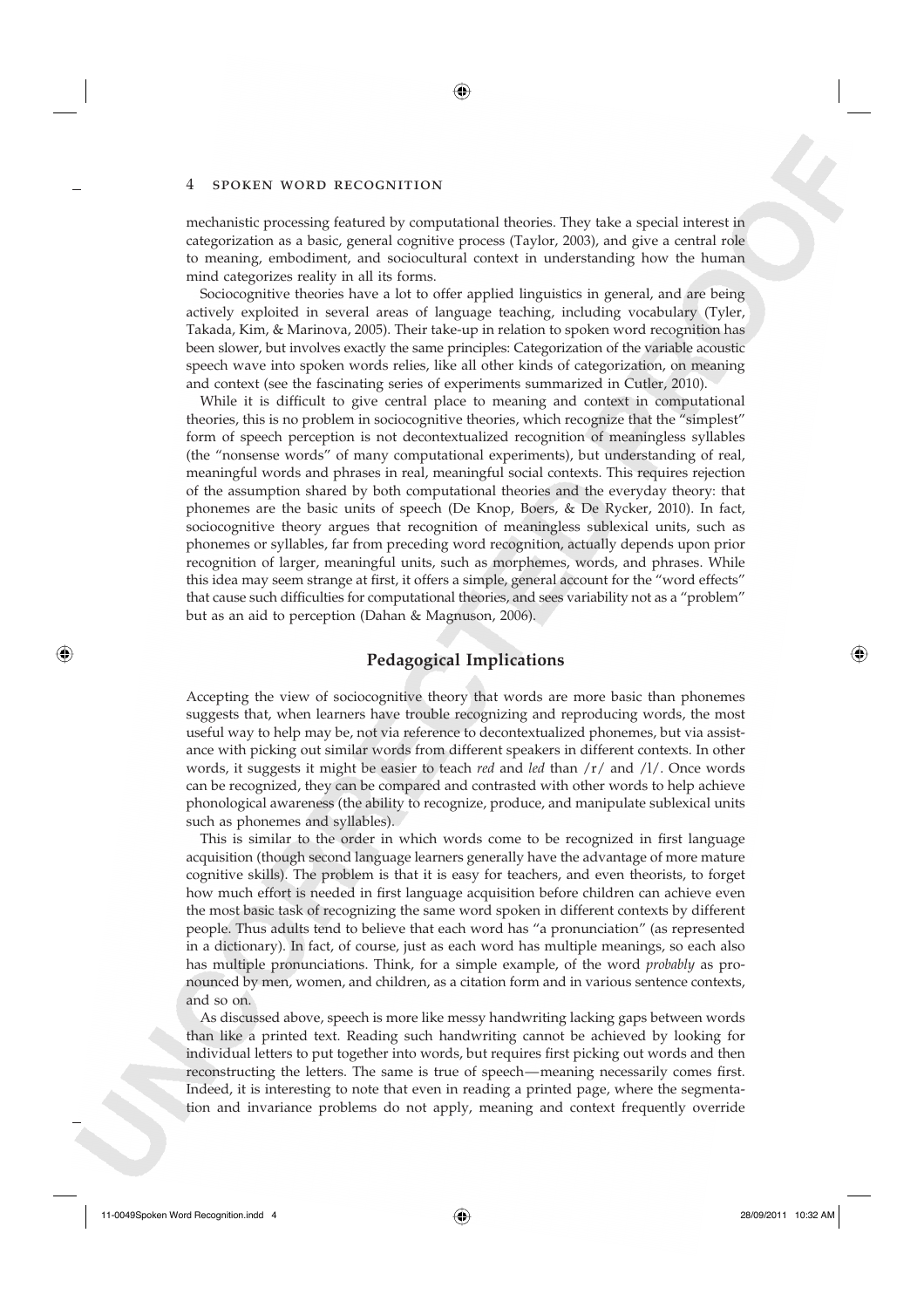"bottom-up" information from the printed letters (making it difficult, for example, to spot typographical errors in proofreading).

According to sociocognitive theories, then, the first stage of acquisition is learning to recognize meaningful words in meaningful contexts. This involves the difficult task of learning to categorize a range of very different word pronunciations as "the same word." Only when this has been achieved can this category of pronunciations be compared and contrasted with those of other words to start the process of recognizing sublexical categories of phonemes, syllables, and so on. In other words, the first "categorical perception" that has to be mastered, according to sociocognitive theory, is not categorization of a range of different allophones as instances of a single phoneme, but categorization of a range of different pronunciations as instances of one particular word.

A further implication of sociocognitive theories of spoken word recognition is the use they make of observations about the stages through which phonological awareness is achieved. It is clear that in first language acquisition, children learn to categorize larger sublexical units, such as units of meaning, rhythm, and rhyme, long before they gain awareness of individual phonemes (Gillon, 2007). The same is true for many second language learners. This gives a rationale for the success of teaching word recognition through suprasegmentals, but also highlights the importance of basing the teaching of suprasegmentals on larger, meaningful units of sound. For example, it suggests, as a way to help learners struggling with suprasegmentals, defining syllables not as sequences of phonemes, but as parts of words, defined by patterns of rhythm and stress. Then, through comparing and contrasting those patterns, syllables can be shown to have constituents, which can be defined as phonemes.

## **Conclusion**

The facts of spoken word recognition are usually presented via computational theories which are not just hard for teachers to understand but also of limited relevance to the practical tasks of applied linguistics. Presenting them instead via sociocognitive theory makes them more accessible, and easier to incorporate into established practices of communicative language teaching. An apparent difficulty is that understanding the sociocognitive theory of spoken word recognition means overcoming some highly entrenched but incorrect everyday assumptions, especially the view that recognition of spoken words requires the prior recognition of phonemes or other phonological units. Once this initial hurdle is overcome, however, sociocognitive theory offers a conceptual framework that can make teaching pronunciation exceptionally effective, interesting, and enjoyable.

**SEE ALSO**: Approaches to Second Language Vocabulary Teaching; Lexical Access in Bilingual Visual Word Recognition; Vocabulary Acquisition in Second Language Acquisition; Vocabulary Learning Strategies

#### **References**

Baker, A. (1981). *Ship or sheep?* (2nd ed.). Cambridge, England: Cambridge University Press. Byrd, D., & Mintz, T. H. (2010). *Discovering speech, words and mind*. Oxford, England Wiley-Blackwell.

Celce-Murcia, M., Brinton, D. M., Goodwin, J. M., & Griner, B. (2010). *Teaching pronunciation: A course book and reference guide*. Cambridge, England: Cambridge University Press.

Cutler, A. (2010). Abstraction-based efficiency in the lexicon. *Journal of Laboratory Phonology*, 1, 301–18.

 $\bigoplus$